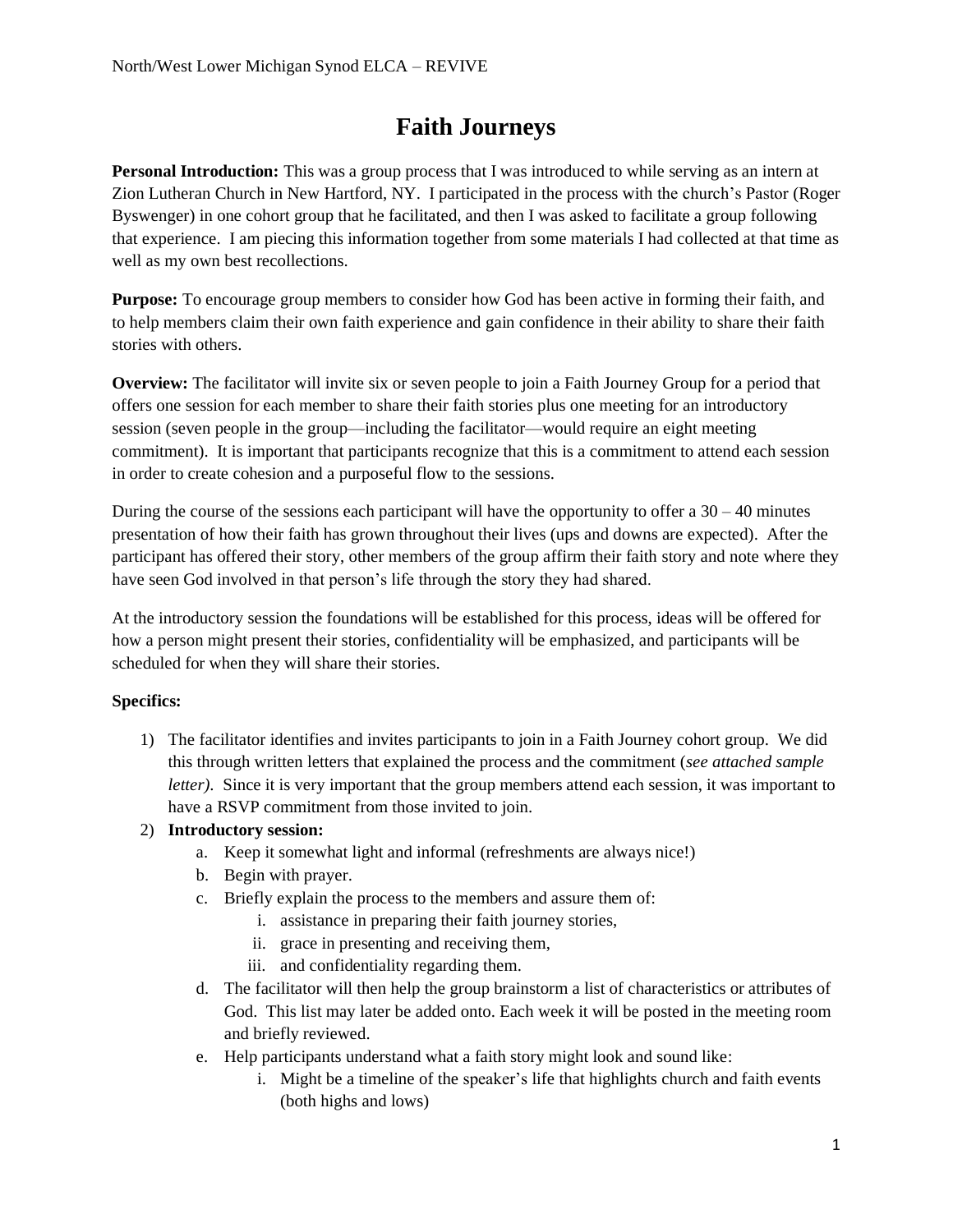- ii. Might involve photos to share with members (or not)
- iii. Might include props, souvenirs, books, records, or other symbols of your life and growth
- iv. Provide questions that might help participants prepare to share their stories *(see attached handout):*
- v. Emphasize that this is *not* going to be a "speech" or an "oration" ... it's just about sharing with friends.
- vi. Let group members know that it will be helpful for everyone to have a schedule of when each person will share. Also let participants know that the facilitator will share their own faith journey story at the next session so all will have seen and heard at least one example of how a faith story might be presented. *(see attached handout for scheduling participants' sharing times).*
- vii. Bear in mind... While a person is sharing it is important that we allow them to say what they want to say without interjecting ourselves, coaching, or "directing" the speaker. We will let the person speak until they indicate that they are done (or when the timer goes off), and *then* it will be time for others to comment.
- viii. Following hearing the faith story, group members will be encouraged to share with the speaker *(see attached handout):*
- ix. The facilitator should emphasize that—because we may be hearing some things that are confidential—it is extremely important that we commit ourselves to maintaining the confidentiality of the presenters. These are *their* stories, and only *they* have the right to share their stories with anyone else. That means that we don't repeat them to anyone outside of this group. Some facilitators have used a written Confidentiality Agreement *(see attached example)* in order to assure that each member understands the confidentiality expectations of the group
- x. Allow participants to ask questions regarding the introductory session, share concerns, and set up a schedule of speakers for each session *(again, see attached).*
- xi. Offer encouragement and support...
- xii. Close in prayer.

#### 3) **First Sharing Session**

- a. The facilitator welcome members
- b. Open in prayer
- c. Very briefly remind members of the flow of the session:
	- i. We will review the characteristics of God we brainstormed because we want them fresh in our minds as we listen and try to see where God has been at work in the speaker's faith journey.
	- ii. The selected person will share their faith story for up to  $30 40$  minutes or until they come to the end of their story (whichever comes first)
	- iii. During that time the listeners are to remain silent and allow the speaker to move along at their own pace.
	- iv. A timer will be set for the maximum amount of time the speaker is granted to speak at the session (typically 40 minutes) ... a person will indicate when the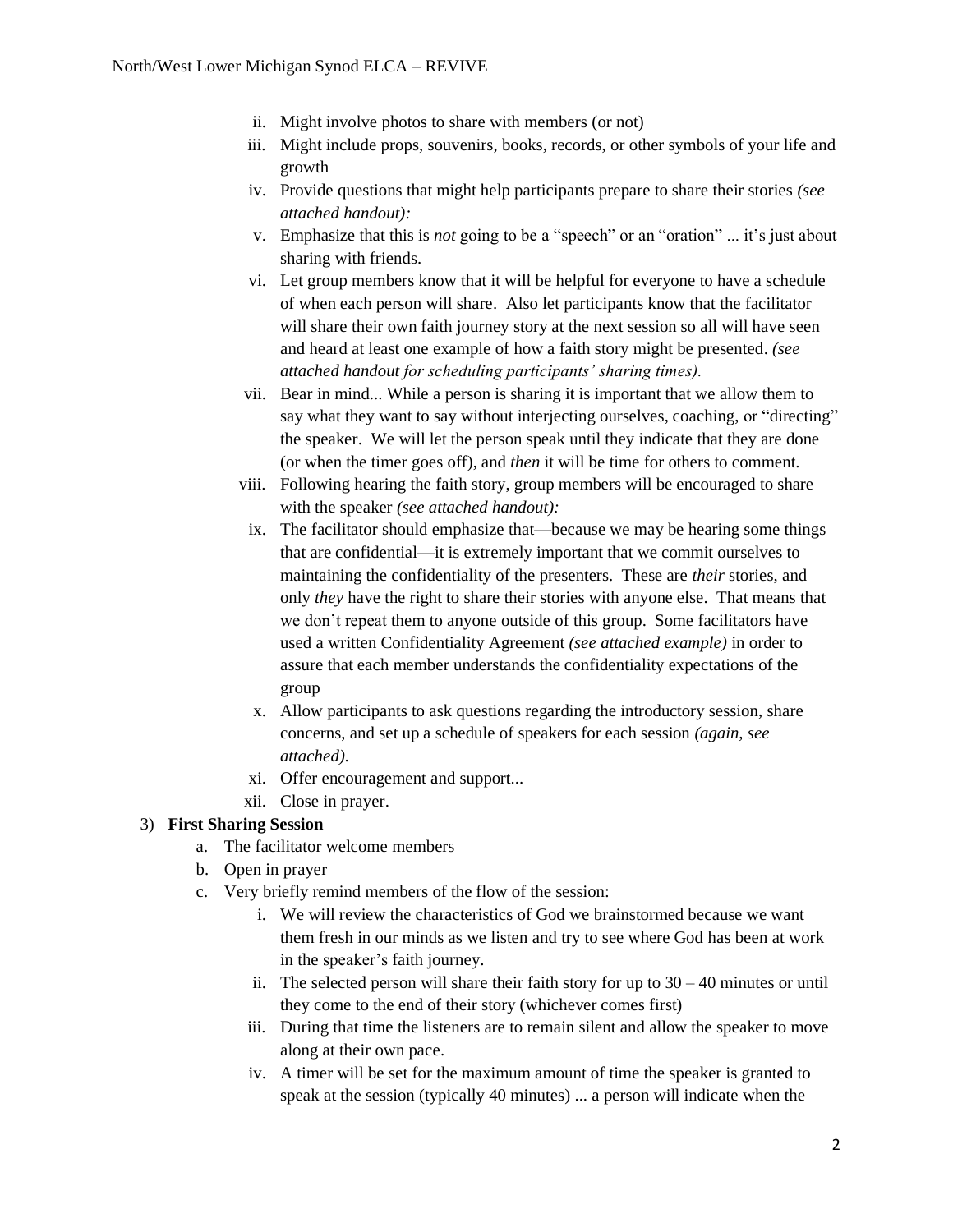timer reaches about ten minutes from the maximum time allowed so the speaker can begin wrapping up or close as needed. If the speaker is done early... so be it. No pressure, no shame.

- v. When the speaker is finished, the group members will share where they saw God at work in the speaker's life, characteristics of God that they saw at work in the speaker's life, and offer affirming statements and reflections.
- d. Very briefly review the characteristics of God the group identified at their last session.
- e. Have a group member set the timer, and the facilitator begins their story.
- f. At the close of their story, the speaker allows the members of the group to note how they saw God at work in the sharer's story. During this time the sharer is to receive the affirmations of their faith journey without deflection, additions, or other comments (now it's *their* time!)
- g. Facilitator thanks the sharer (in typical sessions) and reminds group of the agreement regarding confidentiality.
- h. Facilitator reminds group of who will be sharing next and offers support and encouragement to that person (possibly extending to helping them prepare during the week if they need or wish)
- i. Facilitator—or another member of the group—closes in prayer.
- 4) The above becomes the **pattern for subsequent sessions** with each member having the opportunity to share and the facilitator helping the group maintain appropriate and respectful behaviors and boundaries during the sessions.
- 5) Following the last session of the cohort group the facilitator may wish to offer thanksgiving for the work they've done together, the stories they've shared, and the way their stories have impacted one another's lives. It is important to note that this is the close of the group, and that they may have the opportunity to participate in—or perhaps even *facilitate*--another group in the future.
- 6) The facilitator may note group members with the skills, theology, and sensitivities to be good group facilitators themselves. In this case the facilitator (perhaps with the input of the pastor) might offer to coach a person to be a facilitator of another group themselves. In this manner, this ministry can grow exponentially throughout the church, offering many members the opportunity to share and hear the stories of others in the congregation.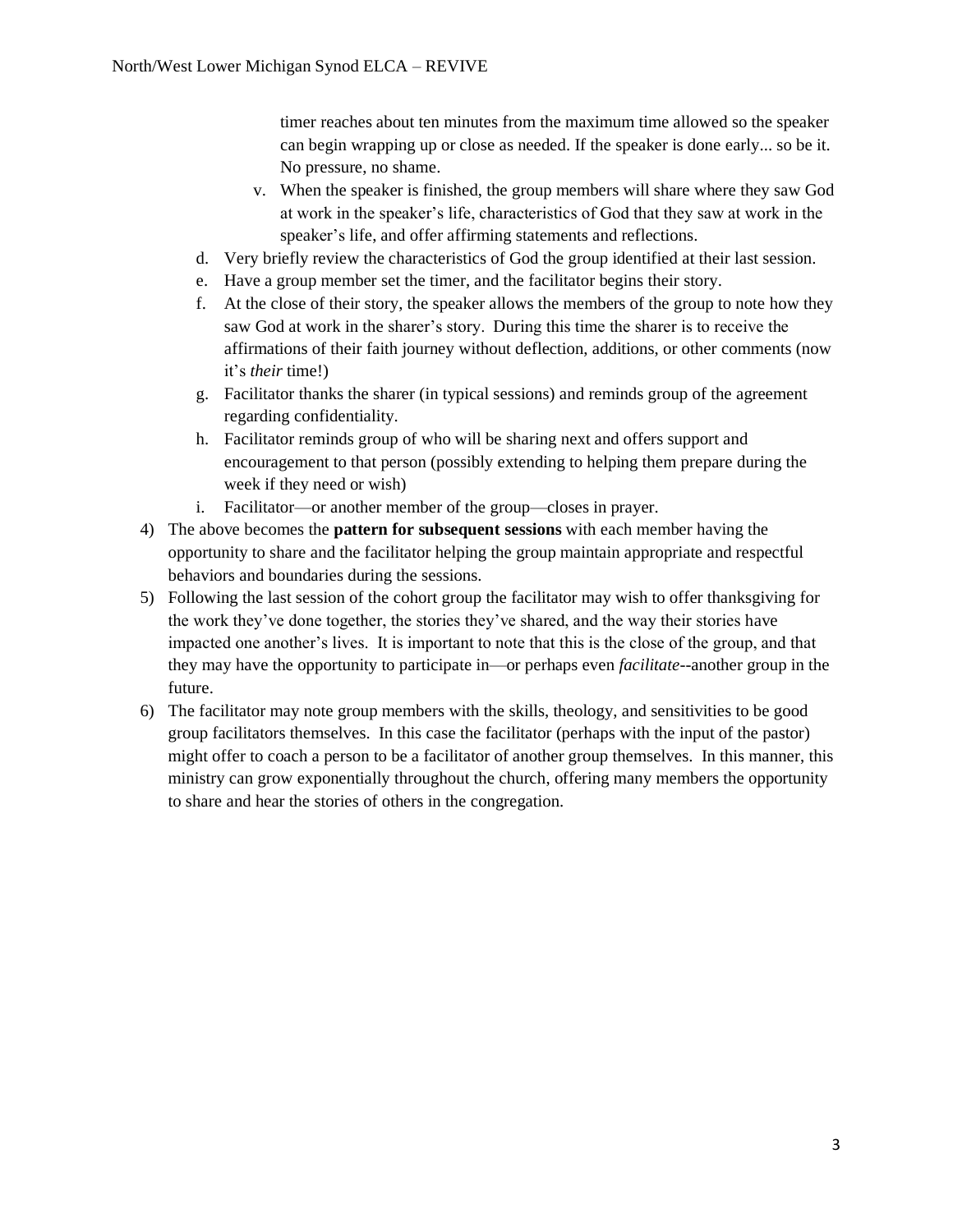## **Questions That Might Help You Form Your Faith Story...**

*(This is not a test or an essay...* 

*You are not required to speak to every one of these questions... they are only intended to spark your creativity and guide you if some are helpful.)*

- 1) When do you first remember going to church?
- 2) Who took you to church, VBS, Camps, Sunday School or other programs? What were your first impressions of those programs?
- 3) How important was faith and/or religion in your family?
- 4) Who were the major influencers in your faith (for the better or worse)? This might include Sunday School teachers, youth group leaders, Pastors, camp counselors, or friends, relatives, etc...
- 5) Were there certain moments or events in your life that stand out as "mountain-top experiences"?
- 6) What were some of the low moments (valleys?) in your faith life, and—if you know *why* do you think they were such low points?
- 7) Speaking of mountains and valleys, have their been plateaus where you seem to stay at the same level for long periods of time (or desserts, or oases)?
- 8) Were there books, movies, motivational speakers, songs or other things that really spoke to you in your faith life?
- 9) Were (or *are*) there *places* in your life where you felt (or *feel*) closer to God?
- 10) What about "life-changes" (moving from one place to the next, new schools, marriage and/or separation, sicknesses of yourself or others, new jobs, etc...) that brought your life and faith in new directions?
- 11) Did you ever change churches or denominations? If so why, and were you happier because of the change?
- 12) Did your faith ever have a "growth spurt"?
- 13) Did you ever have a "conversion" experience?
- 14) Did you ever reject the Christian faith (if so why and how long... and what brought you back)?
- 15) Have you ever experienced a healing, intervention, or spiritual presence that you consider a miracle in your life?
- 16) What kinds of activities do you participate in that seem to nourish your faith today (devotional reading, prayer, choir, service groups, hiking, etc...)
- 17) What do you think are the main reasons that you attend the church that you attend now?
- 18) How might your life be different without faith in Jesus?
- 19) What makes faith important in your life right now?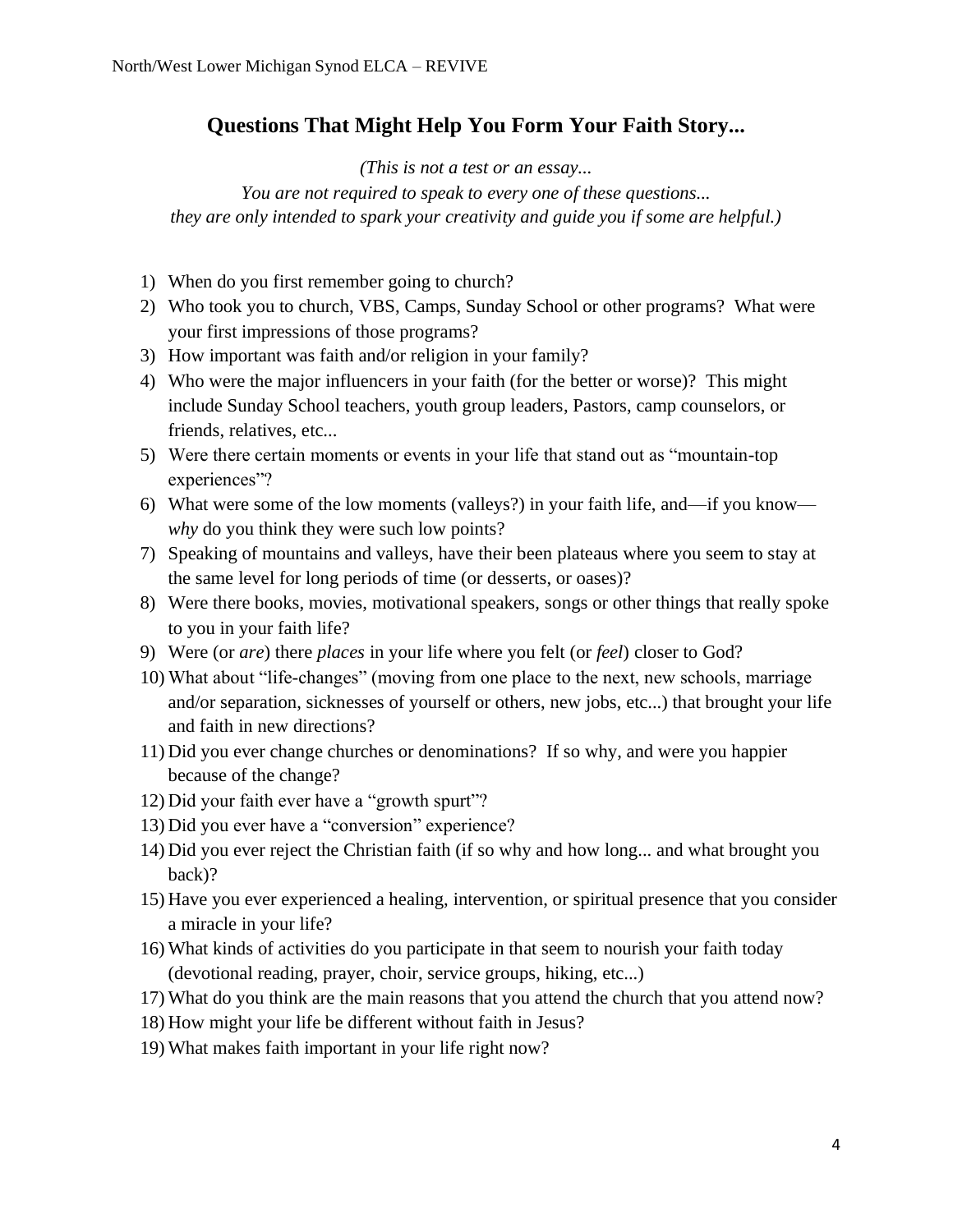## **Offering Feedback Following Hearing A Faith Story**

(The really big thing is that this is not a time to turn away from the presenter or the presenter's story to our own story... this is a time to affirm God at work in the presenter's life.)

- 1) Where I think I saw God working in the presenter's life (according to their story)?
- 2) What are some of the characteristics of God (as per the list we brainstormed earlier... or that this story reminded me to add to the list) that came to mind as I heard parts of the speaker's story?
- 3) What were some affirming moments or images that I heard the presenter share that really resonated with the speaker's life as far as I have known them?
- 4) Offer thanks for the person sharing; perhaps something specific (For example: I really appreciated your willingness to make yourself vulnerable. Or, thanks for sharing about your fears, it's nice to know I'm not the only one. Or, thanks for sharing about your healing, it's good to remember that God still works in miraculous ways!)

And remember.. the really big thing is that this is not a time to turn away from the presenter's story to our own story... this is a time to affirm God at work in the presenter's life... Or did I mention that already  $\circled{.}$ .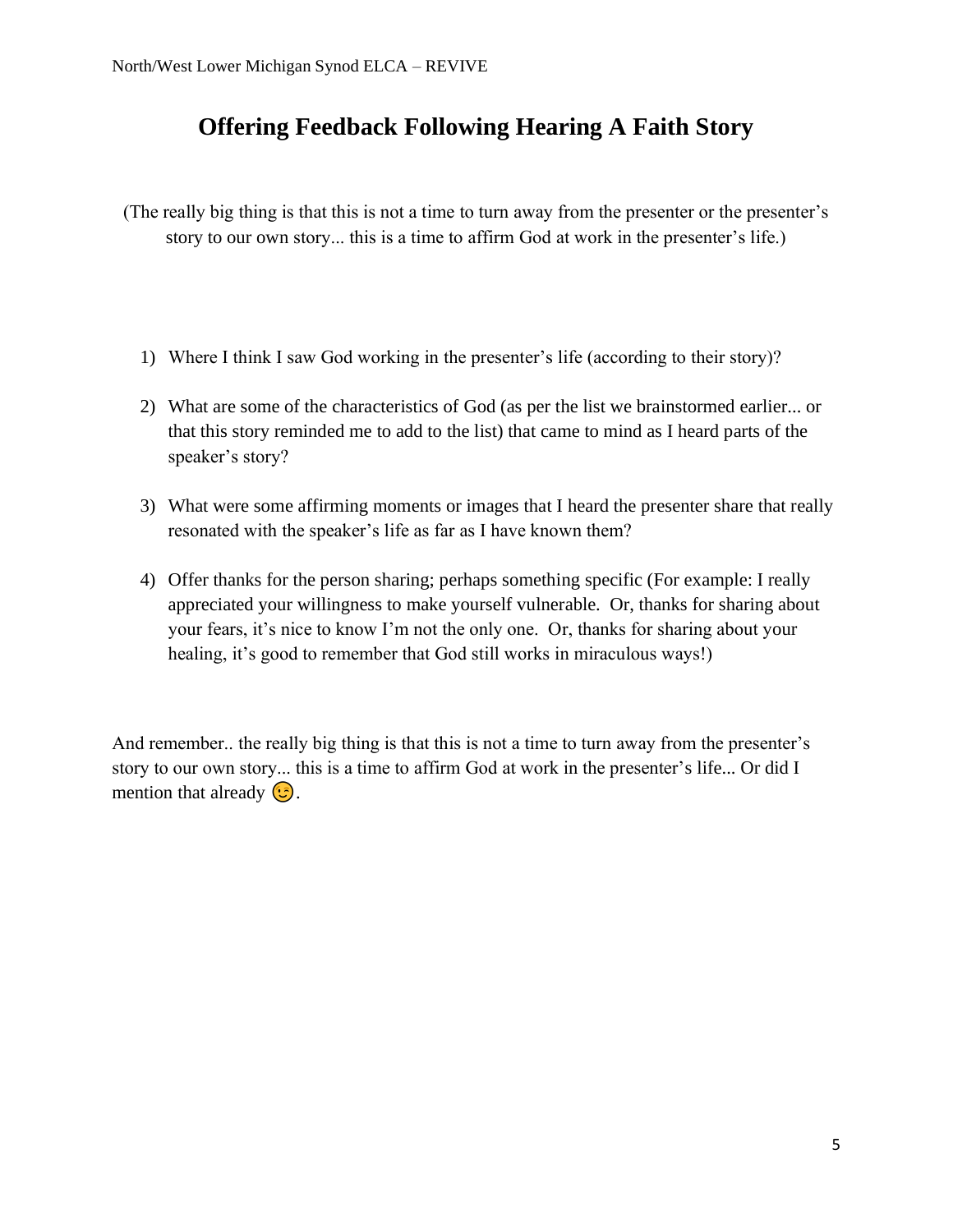# **Faith Journey Scheduled Speakers**

| <b>Week One: Introduction (No Scheduled Speakers)</b> |
|-------------------------------------------------------|
|                                                       |
|                                                       |
|                                                       |
|                                                       |
|                                                       |
|                                                       |
|                                                       |
|                                                       |

It is very important that the speaker be prepared for the session they are scheduled for. In case of illness or other emergency, please contact the facilitator of this group at your earliest convenience so the session can be rescheduled. Thanks!